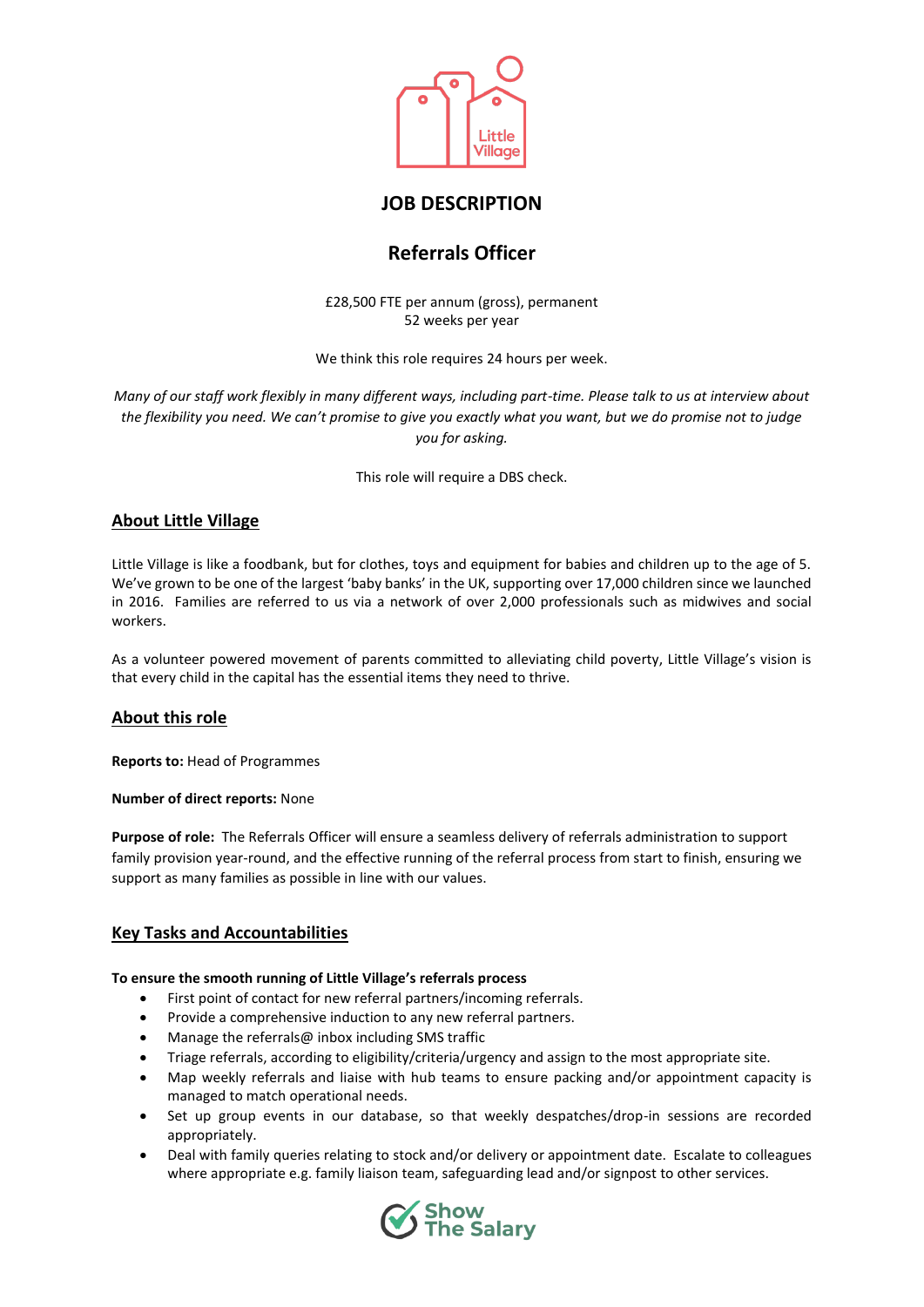

- Maintain excellent relationships with existing referrals partners.
- Ensure all referrals are dealt with in a professional, proactive and friendly manner.
- Define, update, and communicate the referral policy.
- Lead communications with referral partners (working with the Referrals administration coordinator).
- Ensure referral partner data held is up to date and in line with GDPR (with the Referrals Administration Coordinator).
- Identify opportunities to improve our processes and to work with the Head of Operations and other team members to refine current systems.
- Design and coordinate the in-person booking system to support family visits to the hubs

## **To maintain our impact and performance data**

- Provide wider data on referrals when needed.
- Identify any trends in incoming referrals and communicating effectively to the wider team.
- Track overall referral partner numbers (growth, churn) and take learnings from this tracking for implementation in the strategic approach.
- Weekly reporting to Head of Operations on referral numbers.

## **About your skills and experience**

#### **Essential**

- Good Outlook, Excel, and database skills essential.
- Great communication skills.
- Exceptional organisational skills.
- Ability to work cooperatively with different types of personalities.
- Ability to prioritise workloads and manage multiple tasks.
- Ability to think creatively and problem solve independently

#### **Desirable**

- Experience working within the public sector as or with midwives, health visitors, teachers or social workers.
- Knowledge of safeguarding issues.
- Knowledge of local agencies and community groups providing support to families and children.
- Good knowledge of Little Village, its values and ethos.
- Experience (direct or indirect) of living in poverty.

## **What we can offer**

#### **Salary and pension**

The salary for this role is £28,500 per annum FTE (gross). If eligible, we will match your contributions by 3% on pensions.

#### **Annual leave**

You will be entitled to 25 days of annual leave plus bank holidays (these will be pro-rated to reflect your working hours if you work less than 35 hours per week).

#### **Hours of work**

We think this role requires 24 hours per week, but we're open to discussions about flexibility. This is a 52 weeks per year contract.

#### **Location**

This role is home-based, with occasional travel to the Little Village sites in London.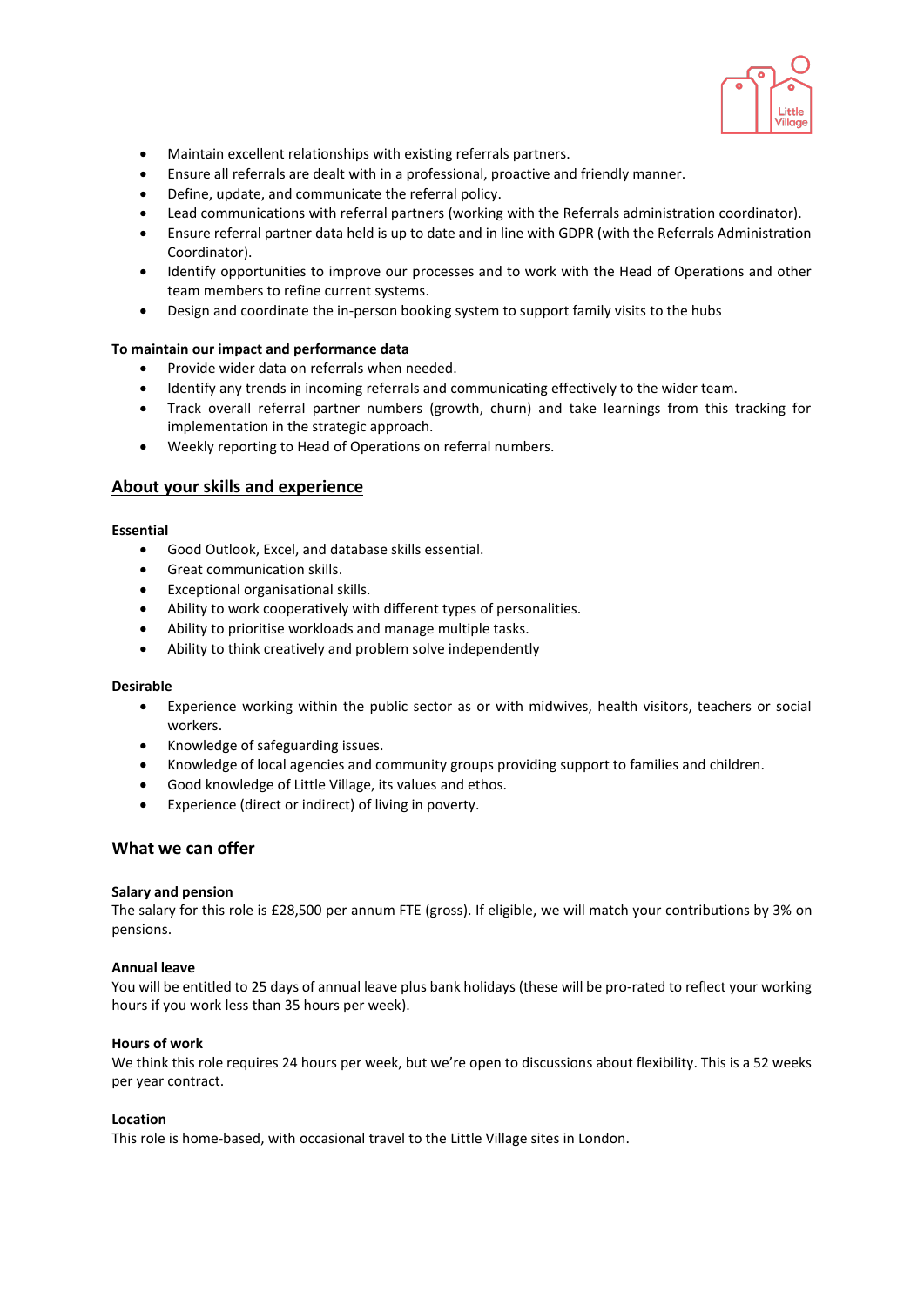

## **Contract**

This is a permanent contract, starting as soon as possible. You will have a probation period of 3 months.

# **The application process**

Little Village operates in London, one of the most diverse cities in the world. We are working towards a goal where our team fully reflects that diversity and difference in lived experiences and strongly encourage applications from under-represented groups including: people from Black, Asian and Minority Ethnic backgrounds, LGBTQ+ people, people with disabilities, people with lived experience of poverty either personally or through family, experience of the care system, non-graduates and first-in-family graduates. As part of our commitment to fairer recruitment, all applications will be assessed without names and any protected characteristics.

We want Little Village to be a place where our individual differences and contributions are truly recognised and valued. We want to support people with disabilities and are fully committed to make any reasonable adjustments so that everyone can apply to this role. We are serious about working with the right candidate to make this role work for them. To read our Equal Opportunities Policy please se[e here.](https://wp.littlevillagehq.org/wp-content/uploads/2021/06/Little_Village.Equal_Opportunities.March_2021.FINAL-Copy.pdf)

We know everyone's lives are different and that traditional working patterns may not be quite right for you. We think this job requires 24 hours per week but if you are interested in the role but cannot commit to the hours above, we are also open to discussing the hours you are able to do.

The requisite eligibility criteria, or work visa to work in the UK are a requirement for this position and unfortunately, we are not able to offer relocation and/or sponsorship support.

Please note that this position will require a DBS check.

If you need additional support with your application or interview process, then please do let us know what you need and where we can help make this accessible.

To apply, we would like you to complete this [online application form](https://littlevillage.typeform.com/to/Glz0UhfI) by 9am on 7 July 2022. Here, you'll be able to attach a CV. You will also need to respond to the following questions, using up to 500 words for each answer.

- What skills and experience would you highlight that are relevant to this role and our work at Little Village?
- How have you successfully juggled multiple priorities and what strategies, systems and processes have helped you to do so?
- How would colleagues and friends describe you? What are your superpowers and how are you still developing?
- Which of our four values; love, solidarity, thriving and sustainability resonates with you most and why?

We will be looking for concrete evidence of the difference you've made in relation to the questions we've asked: it's your chance to show us the skills and experience you'd bring to this role.

We will also invite you to complete an [anonymous equal opportunities form.](https://littlevillage.typeform.com/to/j6rFdbYY) The information contained in this questionnaire will be treated as confidential and will be used for monitoring purposes only. This information won't be seen by any person involved in the selection process for this post. It will enable us to monitor how we are doing against our diversity and inclusion commitments.

Applications should be completed by 9am on 7 July 2022. Please note, applications not using the online application form and following the guidelines set out here will not be considered.